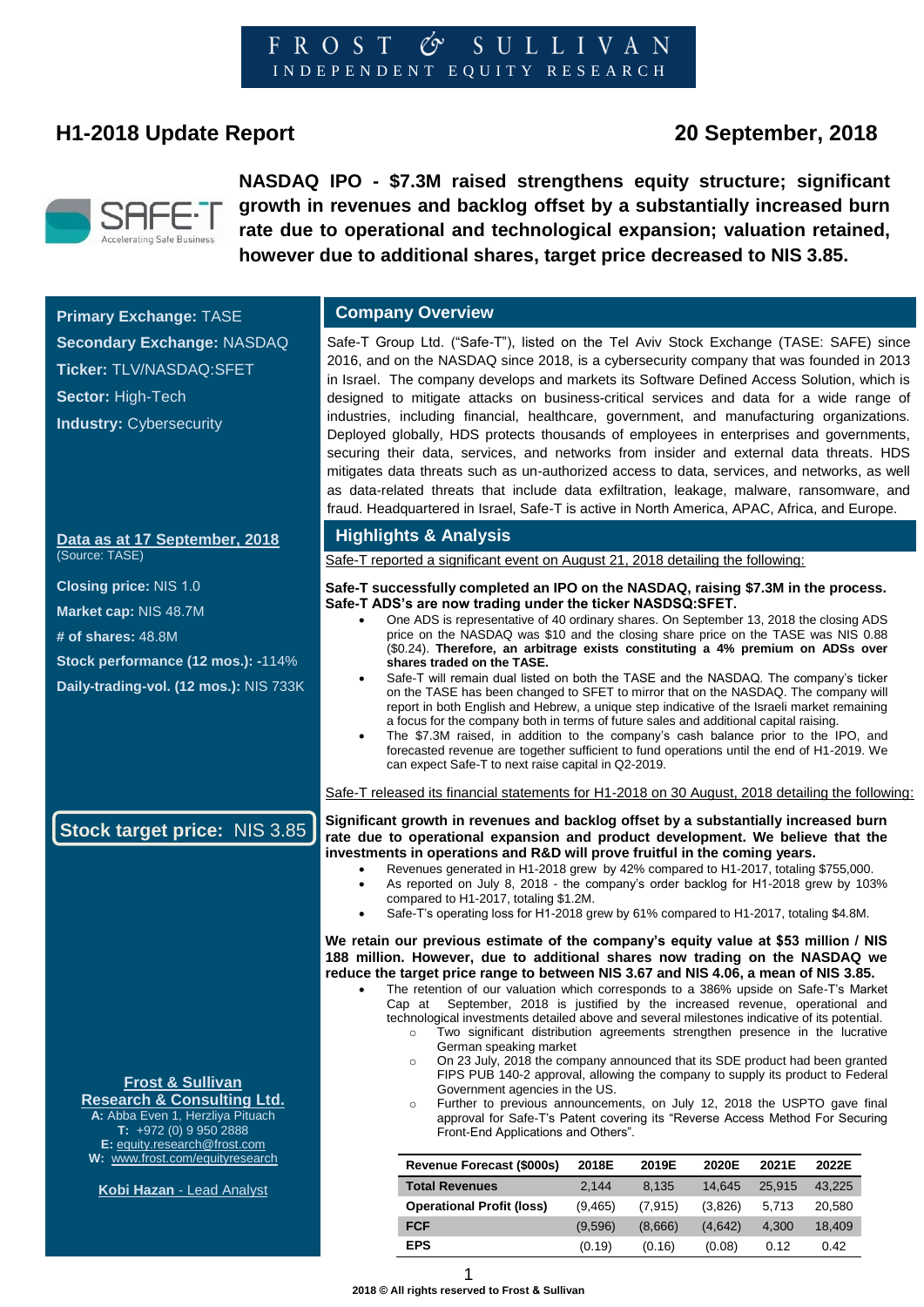# **Updates for H1-2018**

#### **H1-2018 & Q2-2018 Financial Results**

**Total revenues** for the six months ended June 30, 2018 were \$755,000, compared to \$532,000 in the six months ended June 30, 2017. The increase was attributed to increased sales in the APAC, Middle East, and North America. Total revenues for the second quarter of 2018 were \$297,000, compared to \$213,000 in the second quarter of 2017. The increase was attributed to increased sales in the same regions.

**Bookings** for the six-month period ended June 30, 2018 were \$1,191,000 (including contingent bookings of \$473,000) compared to bookings of \$586,000 for the six-month period ended June 30, 2017 (including contingent bookings of \$55,000). Total bookings for the second quarter of 2018 were \$569,000 (including contingent bookings of \$382,000) compared to \$148,000 in the second quarter of 2017 (with no contingent bookings). The increases in 2018 relative to the corresponding periods in 2017 were substantial on a halfyearly basis, and significant from a quarterly perspective. The proportion of contingent bookings to total bookings grew in both H1-2018 and Q2-2018 compared to each corresponding period in 2017.

As announced on July 1, 2018, as of 28 June 2018 the above figure includes orders totaling over \$200,000 for the company's SDA product for secure information sharing by leading companies across a number of Israeli industries as part of their effort to be GDPR compliant. Another three transactions totaling \$200,000 was signed via Safe-T's Filipino distributor with financial services firms in the Philippines with operations across the Asia-Pacific.

**In our Q1-2018 report, we forecasted GDPR compliancy as a major driver of additional sales in the short term and recurring revenue in the long-term. As expected, the opportunity is not confined only to continental Europe, but also beyond given that EU data-privacy legislation also impacts any company doing business with an EU entity.** 

**Backlog** order balance as at June 30, 2018 was \$760,000, compared to a backlog order balance totaling \$186,000 as of June 30, 2017. Backlog orders are comprised entirely of contingent bookings.

**Cost of revenues** for the six months ended June 30, 2018 were \$429,000, compared to \$283,000 in the first six months of 2017. The increase is mainly due to an increase in the Support and Professional services team, which resulted in higher salary and related expenses. Cost of revenues for the second quarter of 2018 was \$206,000, compared to \$144,000 in the second quarter of 2017. The increase can be attributed to similar reasons as those for the corresponding half-yearly periods.

**R&D expenses** for the six months ended June 30, 2018 were \$1,034,000, compared to \$647,000 in the six months ended June 30, 2017. The increase resulted primarily from an increase in salary and related expenses. Research and development (R&D) expenses for the second quarter of 2018 were \$547,000, compared to \$342,000 in the second quarter of 2017. The increase was mainly attributed to expansion of the R&D team and the resulting increase in salary and related expenses in order to support the innovation and technological advantages of the Company's solution.

**Sales and Marketing expenses** for the six months ended June 30, 2018 were \$3,149,000, compared to \$1,492,000 in the six months ended June 30, 2017. The increase is attributed to higher salary and related expenses, professional services and marketing expenses. Sales and marketing expenses for the second quarter of 2018 were \$1,556,000, compared to \$834,000 in the second quarter of 2017. The increase was mainly attributed to payroll and related expenses as well as increased marketing expenses.

**G&A expenses** for the six months ended June 30, 2018 were \$927,000, compared to \$1,074,000 in the six months ended June 30, 2017. The decrease was mainly attributed to lower share-based compensation. General and administrative (G&A) expenses for the second quarter of 2018 were \$443,000, compared to \$599,000 in the second quarter of 2017. The decrease was mainly attributed to lower share-based compensation.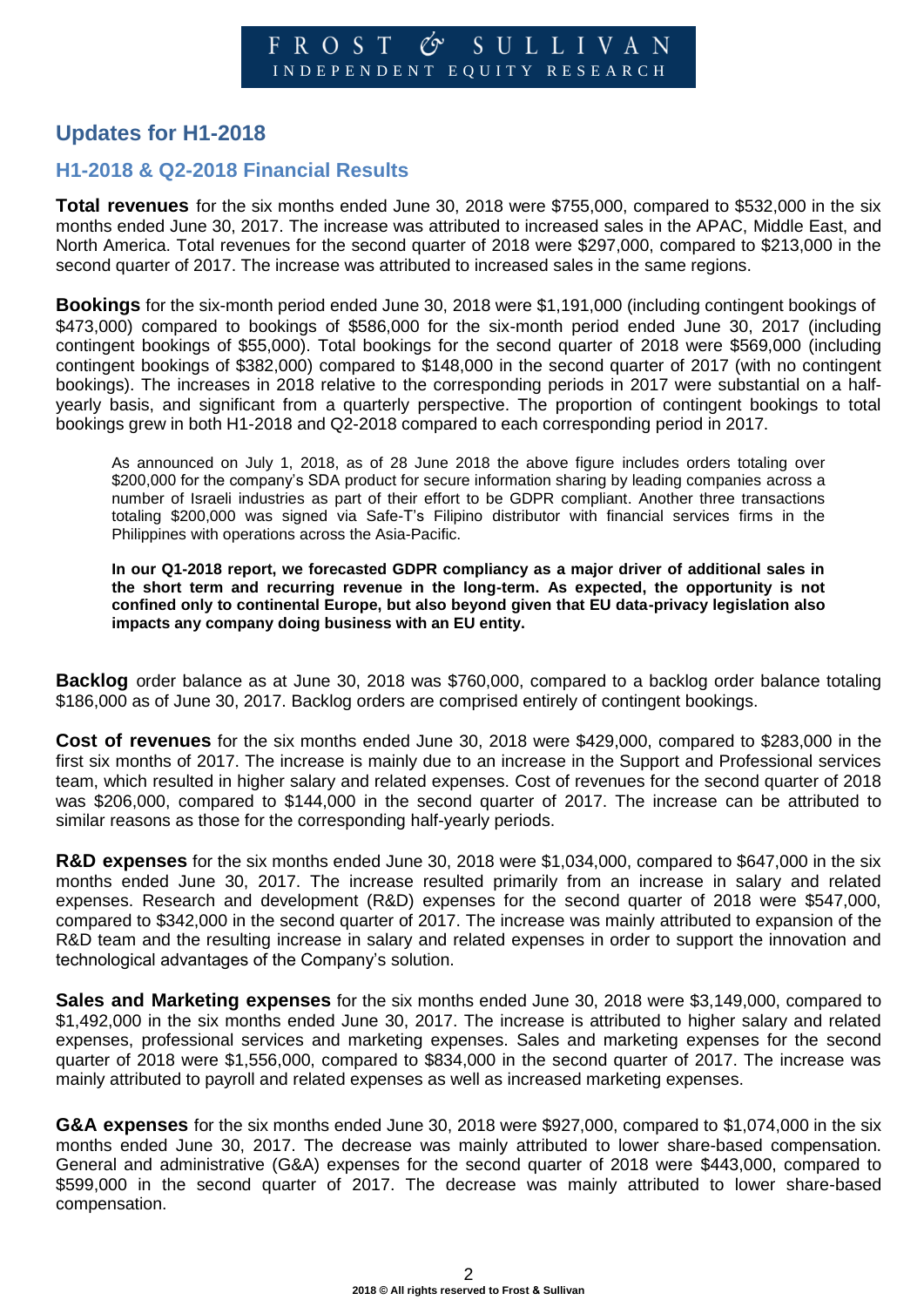#### SULLIVAN FROST  $\mathscr{C}S^{\prime}$ I N D E P E N D E N T E Q U I T Y R E S E A R C H

**Net financial income** totaled \$418,000 for the six-months ending June 30, 2018, a substantial decrease compared to the \$872,000 for the corresponding period in 2017. The decrease can be attributed to a 17% increase in financial income offset by a 727% increase in financial expenses. Net financial income for the quarterly period ending June 30, 2018 totaled \$636,000 a 333% increase on the corresponding period in 2017. The substantial increase can be attributed to a significant increase in financial income and an unchanged financial expense to financial income ratio.

**Shareholders' equity** in the company as of June 30, 2018 was \$1.9M compate to \$3.1M in 31.12.2017.

#### **Operational Achievements**

#### **Expansion in the German Market**

On 20 June 2018 Safe-T signed a cooperation agreement with German company DRACOON, a leading platform provider of a cloud-based enterprise file sharing to the German-speaking market. As part of the collaboration, DRACOON began offering Safe-T's Data services as a service to its cloud customers. The collaboration is part of the company's partner network strategy with various partners around the world, which enables DataTrade to reach new customers and offer different business models. In the above case, DRACOON began to offer first use of the company's secure email solution as a cloud service, enabling DRACOON to market the solution to smaller customers, without the company having to invest additional resources into marketing.

On 5 August, 2018 the company signed an additional non-exclusive agreement with a leading German IT company. The cooperation began in September 2018, and involves the German company promoting Safe-T's products to its clients where relevant. The firm offers technological services and has a particularly strong presence in the German automotive industry.

On September 17, 2018 the company announced that it had made its first sale of the SDP product to a major client in Germany. In addition it announced the signing of a reseller agreement with a leading producer of software and hardware in Germany that focuses on the aerospace industry.

#### **Expansion in the US Market - FIPS PUB 140-2 Approval Granted**

On 18 July, 2018 the company announced that I-nnovate, a leading provider of technological products and services, which primarily works with top-tier law firms in the United States, will have Safe-T's SDE product installed and offer it to its customer base of 250 blue-chip clients.

On 23 July, 2018 the company announced that its SDE product had been granted FIPS PUB 140-2 approval, allowing the company to supply its product to Federal Government agencies in the United States. This includes any and all government, and federal bodies across the legislative, judiciary and administrative braches. According to the company, Federal agencies have an accumulative IT budget of approximately \$1B p.a. **Frost & Sullivan has forecasted significant increases in demand for innovative data privacy solutions in the wake of the U.S. Midterm Elections in November 2018, and the US Presidential Election in November 2020.** This is due to the Russian interference and Cambridge Analytica sagas which plagued the 2016 Presidential Election.

As a result of this approval Safe-T was able to sign on the Office of Technology of the State of Indiana (which houses tens of thousands of employees) to its SDA service, and announced this important transaction on 12 August, 2018.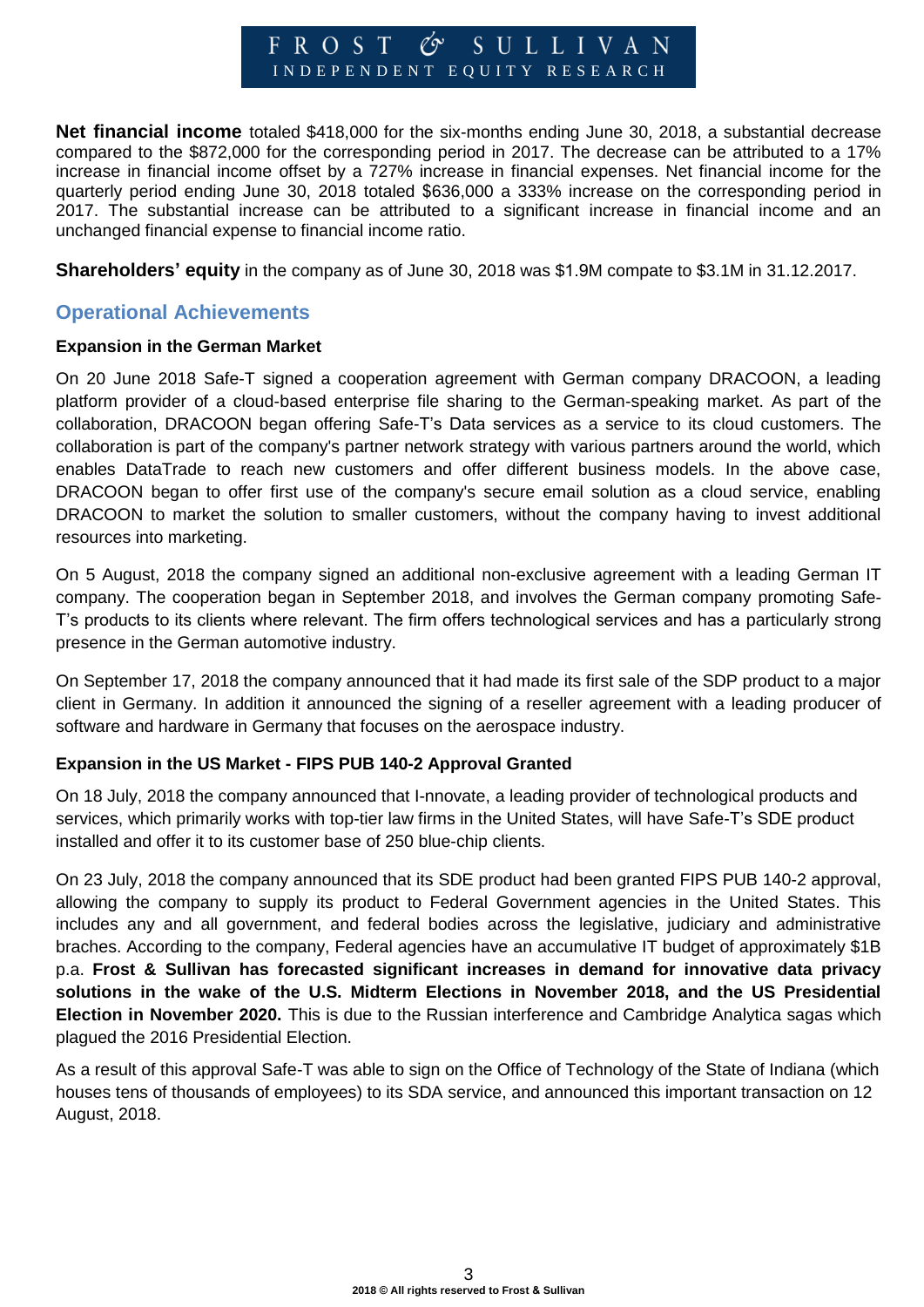### **Product Development Milestones**

#### **Acquisition of Sykick's intellectual property**

On July 3, 2018 the company announced that it has acquired in cash, the IP of Sykick Laboratories Ltd. The IP portfolio acquired covers technology designed to identify attacks on extra budgetary services such as the marketing sites of banks, online trading sites, personal areas of insurance company websites and others similar. According to Safe-T approx. \$3M has been invested in the development of the acquired IP. Sykick also has a number of active clients in the financial and public sectors in Israel who are also clients of Safe-T. The acquired IP will be integrated into Safe-T's SDA solution enhancing the protection against cyber-attacks it provides to its clients' customers.

#### **SmarTransfer solution launched**

On July 5, 2018 the company announced the release of a new product which will be offered either as a standalone product or as part of its SDA (Software Defined Access) solution. Product development for the SmarTransfer has been complete and the product is already being offered to Safe-T new and existing customers under each product offering model. SmarTransfer protects internal organizational data while differentiating between corporate management accessing, controlling and retrieving sensitive content and unauthorized persons/entities attempting to do so. Additionally the solution provides for protection against both internal and external breaches, and does not implicate user experience, allowing for swift application in SMEs and MNCs alike. The system does not require installation on the user's end, and in addition to its core application provides for an additional layer of security for the organizations it serves.

#### **NASDAQ IPO**

In late August 2018, Safe-T announced the closing of its previously announced underwritten public offering of 510,438 American Depositary Shares ("ADSs") at a price of \$14.35 per ADS, Series A warrants to purchase up to 765,657 ADSs with an exercise price of \$14.35 per ADS, and Series B warrants to purchase up to a maximum of 1,191,021 ADSs. Each ADS represents 40 of the Company's Ordinary Shares. The ADSs and the accompanying warrants were purchased together in the offering, but were issued separately and immediately separable upon issuance. The ADSs began trading on August 17, 2018 under the symbol "SFET" on the Nasdaq Capital Market. The Series A warrants and the Series B warrants are not listed on any exchange.

- The Series A warrants have a term of six years, are exercisable immediately and have an exercise price of \$14.35 per ADS.
- The Series B warrants will become exercisable, if at all, commencing 120 days after issuance, at the discretion of the holder thereof until exercised in full, if at the  $120<sup>th</sup>$  day after issuance, 80% of the lowest volume weighted average price of the ADSs during the five trading days immediately prior to such date, or the Reset Price, is lower than \$14.35.
- In such event, each Series B warrant holder will be entitled to additional ADSs at an exercise price of \$0.001 per ADS with the number of ADSs exercisable equal to the aggregate investment by such holder in connection with the closing of this offering divided by the Reset Price, less any ADSs issued to such holder at the closing of the offering.
- In no event shall the Reset Price be less than \$4.305, subject to customary adjustments for reverse and forward stock splits, stock dividends, stock combinations and other similar transactions.
- In the event the right to purchase additional ADSs is not triggered on the 120th day after issuance, the Series B warrants will expire immediately.
- Chardan acted as the sole book-running manager for the offering. In connection with the offering, Safe-T has granted the underwriter a 45-day option to purchase up to 76,565 additional ADSs and Series A warrants to purchase up to an additional 114,848 ADSs and Series B warrants to purchase up to an additional 178,653 ADS.

The Company received gross proceeds of approximately \$7.335 million from the offering. Safe-T intends to use the net proceeds from the offering for scaling up marketing and sales of its products in the United States and in the rest of the world, for research and development of new technologies to expand its business, and for working capital and general corporate purposes.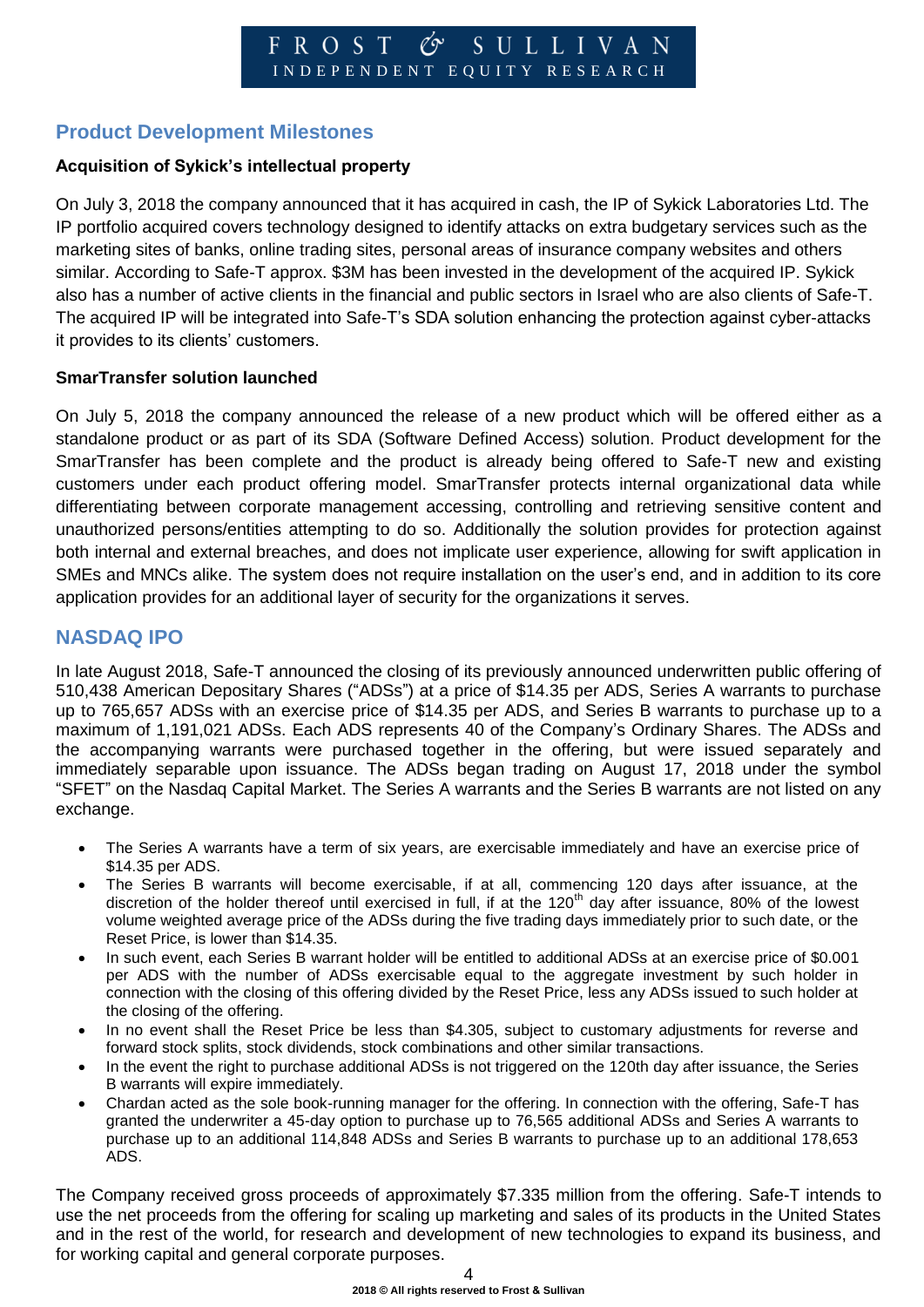#### SULLIVAN  $\mathscr{C}$ FROST I N D E P E N D E N T E Q U I T Y R E S E A R C H

# **Analysis**

The \$7.3M capital raising has secured the company's cash position for at least another 9-months and allowed for significant investment in product development and operational expansion which should translate into further increases in revenue, possibly in the short-term, and very likely in the long-term. The rather consistent quarterly increases in net revenues are partially alleviating heavy start-up costs in Sales and Marketing. Furthermore the substantially increased backlog, together with agreements signed across the US, Germany and the Asia-Pacific are indicators of further increases in revenues to come as the company nears the turning point of being financed primarily by self-generated revenues. In the meanwhile, the company's ADS's listed on the NASDAQ will prove critical in its capital raising efforts to see out the next 30 months or so.

We retain our previous estimate of the company's equity value at \$53 million / NIS 188 million. **However, due to the additional shares now trading on the NASDAQ reduce its target price range to between NIS 3.67 and NIS 4.06, a mean of NIS 3.85.**



#### **12-month stock movement**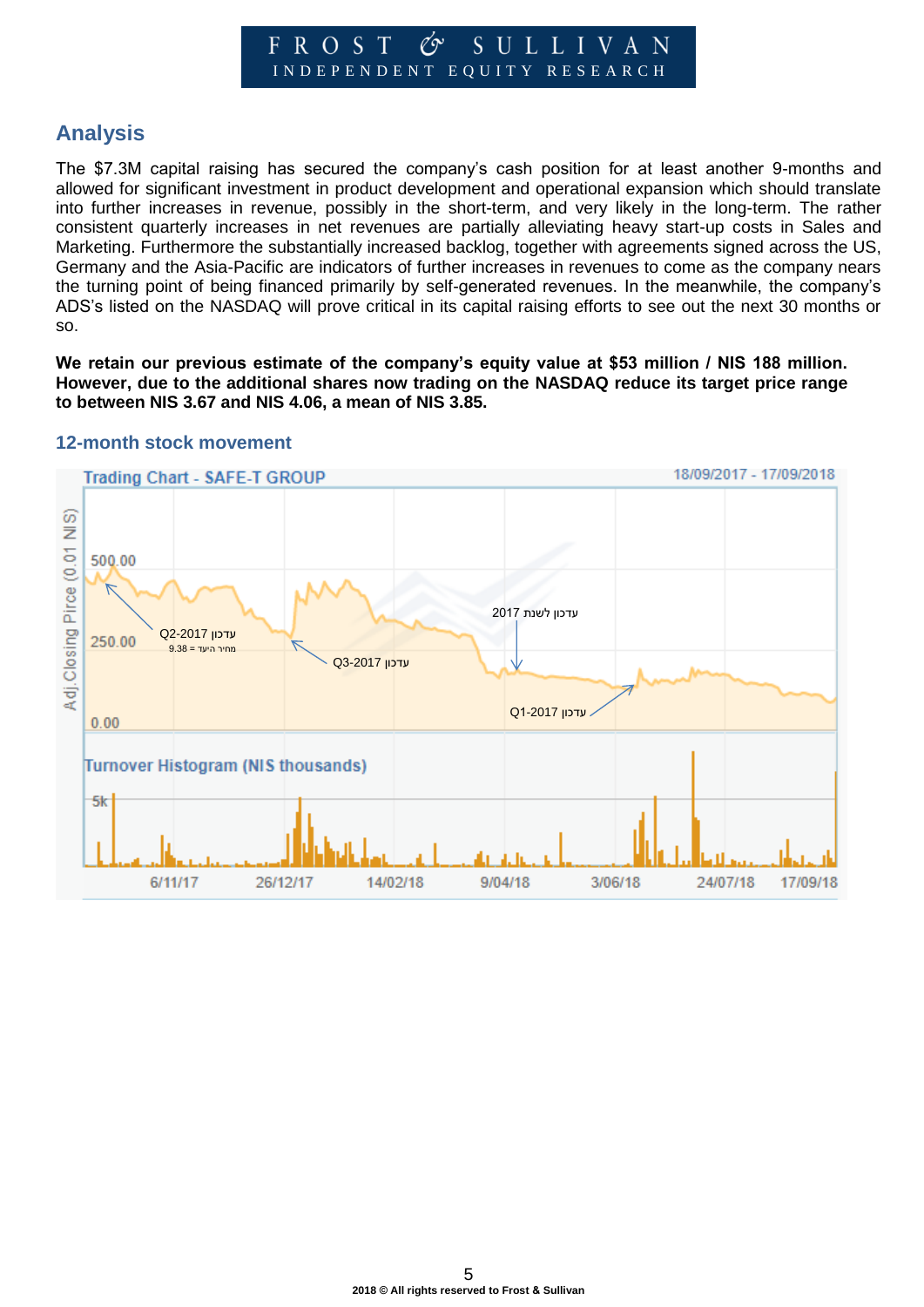# F R O S T & S U L L I V A N INDEPENDENT EQUITY RESEARCH

# **Appendix – Financial Statements for H1-2018**

| <b>Balance Sheet</b>                                                        | 12/31/2017<br>\$000s | 6/30/2018<br>\$000s |
|-----------------------------------------------------------------------------|----------------------|---------------------|
| <b>Current Assets:</b>                                                      | 2017                 | 2018                |
| Cash and cash equivalents                                                   | 3,514                | 1,995               |
| <b>Restricted deposits</b>                                                  | 93                   | 93                  |
| <b>Receivables</b>                                                          | 807                  | 926                 |
| <b>Total current assets</b>                                                 | 4,414                | 3,014               |
| <b>Non-Current Assets:</b>                                                  |                      |                     |
| PPE, net                                                                    | 165                  | 167                 |
| Goodwill                                                                    | 523                  | 523                 |
| Deferred insurance expenses                                                 | 61                   | 206                 |
| Intangible assets                                                           | 764                  | 640                 |
| <b>Total Assets</b>                                                         | 5,927                | 4,550               |
| <b>Current Liabilities:</b> Accounts payables and other current liabilities | 1,571                | 1,897               |
| <b>Non-Current Liabilities: Warrants and others</b>                         | 1,215                | 760                 |
| <b>Total Liabilities</b>                                                    | 2,786                | 2,657               |
| <b>Equity</b>                                                               | 3,141                | 1,893               |
| <b>Total Liabilities + Equity</b>                                           | 5,927                | 4,550               |

|                                              | 12-months ending | 6-months ending | 6-months ending |
|----------------------------------------------|------------------|-----------------|-----------------|
| <b>Statement of Profit and Loss (\$000s)</b> | 31.12.2017       | 30.06.2017      | 30.06.2018      |
| Revenues                                     | 1,096            | 532             | 755             |
| Cost of revenues                             | 583              | 283             | 429             |
| Gross profit (loss)                          | 513              | 249             | 326             |
| Research and development expenses            | 1,608            | 647             | 1,034           |
| Selling and marketing expenses               | 4,051            | 1,492           | 3,149           |
| General and administrative expenses          | 2,150            | 1,074           | 927             |
| <b>Total operating expenses</b>              | 7,809            | 3,213           | 5,110           |
| <b>Operating loss</b>                        | (7, 296)         | (2,964)         | (4, 784)        |
| Financial expenses                           | (975)            | 1,121           | 957             |
| Net financial income                         | 2,959            | (703)           | (85)            |
| <b>Total loss</b>                            | (5,312)          | (2, 546)        | (3, 912)        |
| Loss per share                               | (0.29)           | (0.15)          | (0.18)          |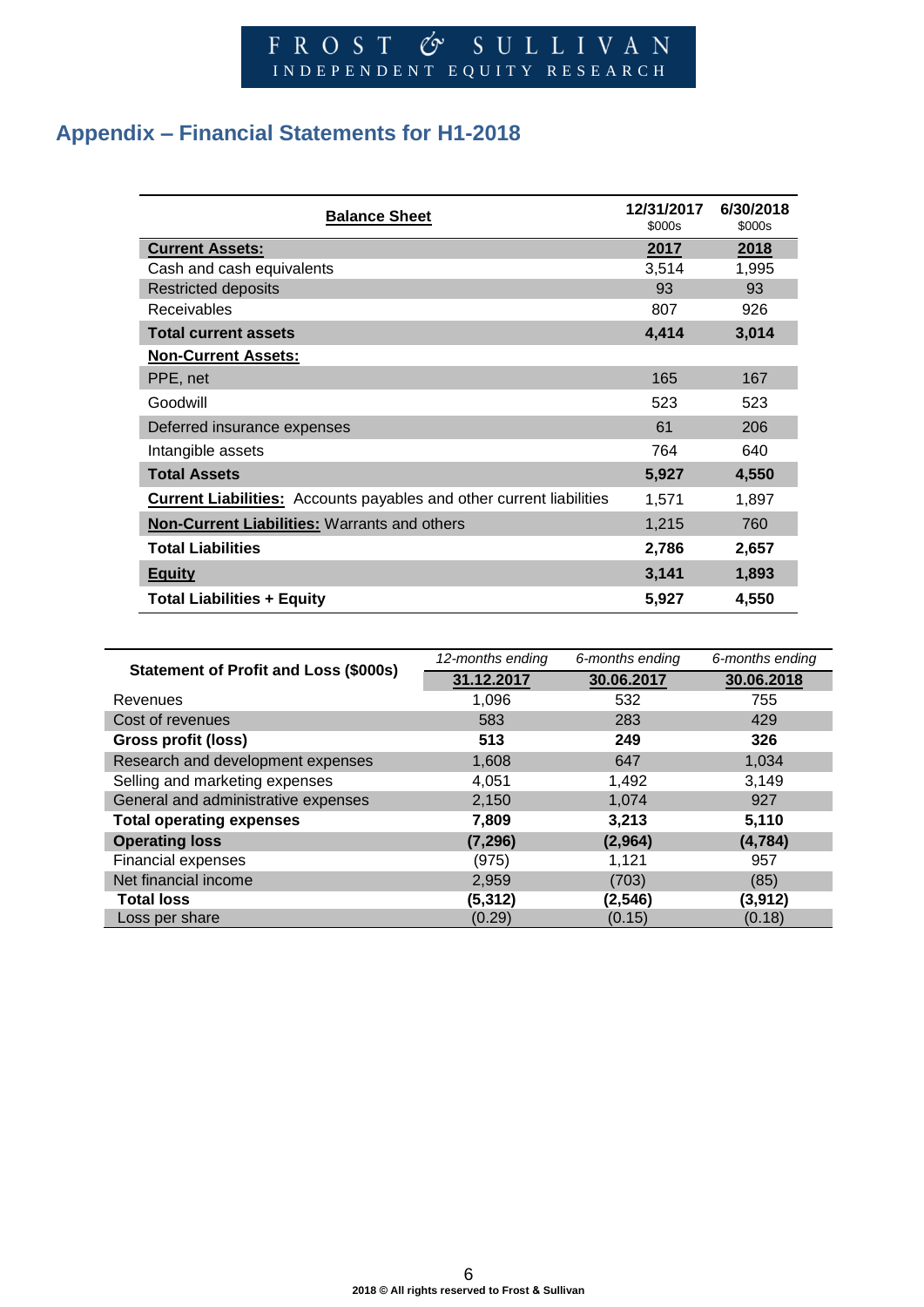#### $\circ$  SULLIVAN FROST I N D E P E N D E N T E Q U I T Y R E S E A R C H

#### **Disclaimers, disclosures, and insights for more responsible investment decisions**

Definitions: "Frost & Sullivan" – A company registered in California, USA with branches and subsidiaries in other regions, including in Israel, and including any other relevant Frost & Sullivan entities, such as Frost & Sullivan Research & Consulting Ltd. ("FSRC"), a wholly owned subsidiary of Frost & Sullivan that is registered in Israel – as applicable. "The Company" or "Participant" – The company that is analyzed in a report and participates in the TASE' Scheme**;** "Report", "Research Note" or "Analysis" – The content, or any part thereof where applicable, contained in a document such as a Research Note and/or any other previous or later document authored by "Frost & Sullivan", regardless if it has been authored in the frame of the "Analysis Program", if included in the database at www.frost.com and regardless of the Analysis format-online, a digital file or hard copy**;** "Invest", "Investment" or "Investment decision" – Any decision and/or a recommendation to Buy, Hold or Sell any security of The Company.

The purpose of the Report is to enable a more informed investment decision. Yet, nothing in a Report shall constitute a recommendation or solicitation to make any Investment Decision, so Frost & Sullivan takes no responsibility and shall not be deemed responsible for any specific decision, including an Investment Decision, and will not be liable for any actual, consequential, or punitive damages directly or indirectly related to The Report. Without derogating from the generality of the above, you shall consider the following clarifications, disclosure recommendations, and disclaimers. The Report does not include any personal or personalized advice as it cannot consider the particular investment criteria, needs, preferences, priorities, limitations, financial situation, risk aversion, and any other particular circumstances and factors that shall impact an investment decision.

Frost & Sullivan makes no warranty nor representation, expressed or implied, as to the completeness and accuracy of the Report at the time of any investment decision, and no liability shall attach thereto, considering the following among other reasons: The Report may not include the most updated and relevant information from all relevant sources, including later Reports, if any, at the time of the investment decision, so any investment decision shall consider them; The Analysis considers data, information and assessments provided by the company and from sources that were published by third parties (however, even reliable sources contain unknown errors from time to time); The methodology aims to focus on major known products, activities and target markets of the Company that may have a significant impact on its performance as per our discretion, but it may ignore other elements; The Company was not allowed to share any insider information; Any investment decision must be based on a clear understanding of the technologies, products, business environments, and any other drivers and restraints of the company performance, regardless if such information is mentioned in The Report or not; An investment decision shall consider any relevant updated information, such as the company's website and reports on Magna; Information and assessments contained in The Report are obtained from sources believed by us to be reliable (however, any source may contain unknown errors. All expressions of opinions, forecasts or estimates reflect the judgment at the time of writing, based on the Company's latest financial report, and some additional information (they are subject to change without any notice). You shall consider the entire analysis contained in the Reports. No specific part of a Report, including any summary that is provided for convenience only, shall serve per se as a basis for any investment decision. In case you perceive a contradiction between any parts of The Report, you shall avoid any investment decision before such contradiction is resolved.

Risks, valuation, and projections: Any stock price or equity value referred to in The Report may fluctuate. Past performance is not indicative of future performance, future returns are not guaranteed, and a loss of original capital may occur. Nothing contained in The Report is or should be relied on as, a promise or representation as to the future. The projected financial information is prepared expressly for use herein and is based upon the stated assumptions and Frost & Sullivan's analysis of information available at the time that this Report was prepared. There is no representation, warranty, or other assurance that any of the projections will be realized. The Report contains forward-looking statements, such as "anticipate", "continue", "estimate", "expect", "may", "will", "project", "should", "believe" and similar expressions. Undue reliance should not be placed on the forward-looking statements because there is no assurance that they will prove to be correct. Since forward-looking statements address future events and conditions, they involve inherent risks and uncertainties. Forward-looking information or statements contain information that is based on assumptions, forecasts of future results, estimates of amounts not yet determinable, and therefore involve known and unknown risks, uncertainties and other factors which may cause the actual results to be materially different from current projections. Macro level factors that are not directly analyzed in the Report, such as interest rates and exchange rates, any events related to the eco-system, clients, suppliers, competitors, regulators, and others may fluctuate at any time. An investment decision must consider the Risks described in the Report and any other relevant Reports, if any, including the latest financial reports of the company. R&D activities shall be considered as high risk, even if such risks are not specifically discussed in the Report. Any investment decision shall consider the impact of negative and even worst case scenarios. Any relevant forward-looking statements as defined in Section 27A of the Securities Act of 1933 and Section 21E the Securities Exchange Act of 1934 (as amended) are made pursuant to the safe harbor provisions of the Private Securities Litigation Reform Act of 1995

TASE Analysis Scheme: The Report is authored by Frost & Sullivan Research & Consulting Ltd. within the framework of the Analysis Scheme of the Tel Aviv Stock Exchange ("TASE") regarding the provision of analysis services on companies that participate in the analysis scheme (see details: [www.tase.co.il/LPages/TechAnalysis/Tase\\_Analysis\\_Site/index.html,](http://www.tase.co.il/LPages/TechAnalysis/Tase_Analysis_Site/index.html) [www.tase.co.il/LPages/InvestorRelations/english/tase-analysis-program.html\)](http://www.tase.co.il/LPages/InvestorRelations/english/tase-analysis-program.html), an agreement that the company has signed with TASE ("The Agreement") and the regulation and supervision of the Israel Security Authority (ISA). FSRC and its lead analyst are licensed by the ISA as investment advisors. Accordingly, the following implications and disclosure requirements shall apply.

The agreement with the Tel-Aviv Stock Exchange Ltd. regarding participation in the scheme for research analysis of public companies does not and shall not constitute an agreement on the part of the Tel-Aviv Stock Exchange Ltd. or the Israel Securities Authority to the content of the Equity Research Notes or to the recommendations contained therein.

As per the Agreement and/or ISA regulations: A summary of the Report shall also be published in Hebrew. In the event of any contradiction, inconsistency, discrepancy, ambiguity or variance between the English Report and the Hebrew summary of said Report, the English version shall prevail. The Report shall include a description of the Participant and its business activities, which shall inter alia relate to matters such as: shareholders; management; products; relevant intellectual property; the business environment in which the Participant operates; the Participant's standing in such an environment including current and forecasted trends; a description of past and current financial positions of the Participant; and a forecast regarding future developments and any other matter which in the professional view of Frost & Sullivan (as defined below) should be addressed in a research Report (of the nature published) and which may affect the decision of a reasonable investor contemplating an investment in the Participant's securities. To the extent it is relevant; the Analysis shall include a schedule of scientific analysis by an expert in the field of life sciences. An equity research abstract shall accompany each Equity Research Report, describing the main points addressed. A thorough analysis and discussion will be included in Reports where the investment case has materially changed. Short update notes, in which the investment case has not materially changed, will include a summary valuation discussion. Subject to the agreement, Frost & Sullivan Research & Consulting Ltd. is entitled to an annual fee to be paid directly by the TASE. The fees shall be in the range of 35 to 50 thousand USD per each participant. Each participant shall pay fees for its participation in the Scheme directly to the TASE.

The named lead analyst and analysts responsible for this Report certify that the views expressed in the Report accurately reflect their personal views about the Company and its securities and that no part of their compensation was, is, or will be directly or indirectly related to the specific recommendation or view contained in the Report. Neither said analysts nor Frost & Sullivan trade or directly own any securities in the company.

© 2018 All rights reserved to Frost & Sullivan and Frost & Sullivan Research & Consulting Ltd. Any content, including any documents, may not be published, lent, reproduced, quoted or resold without the written permission of the companies.